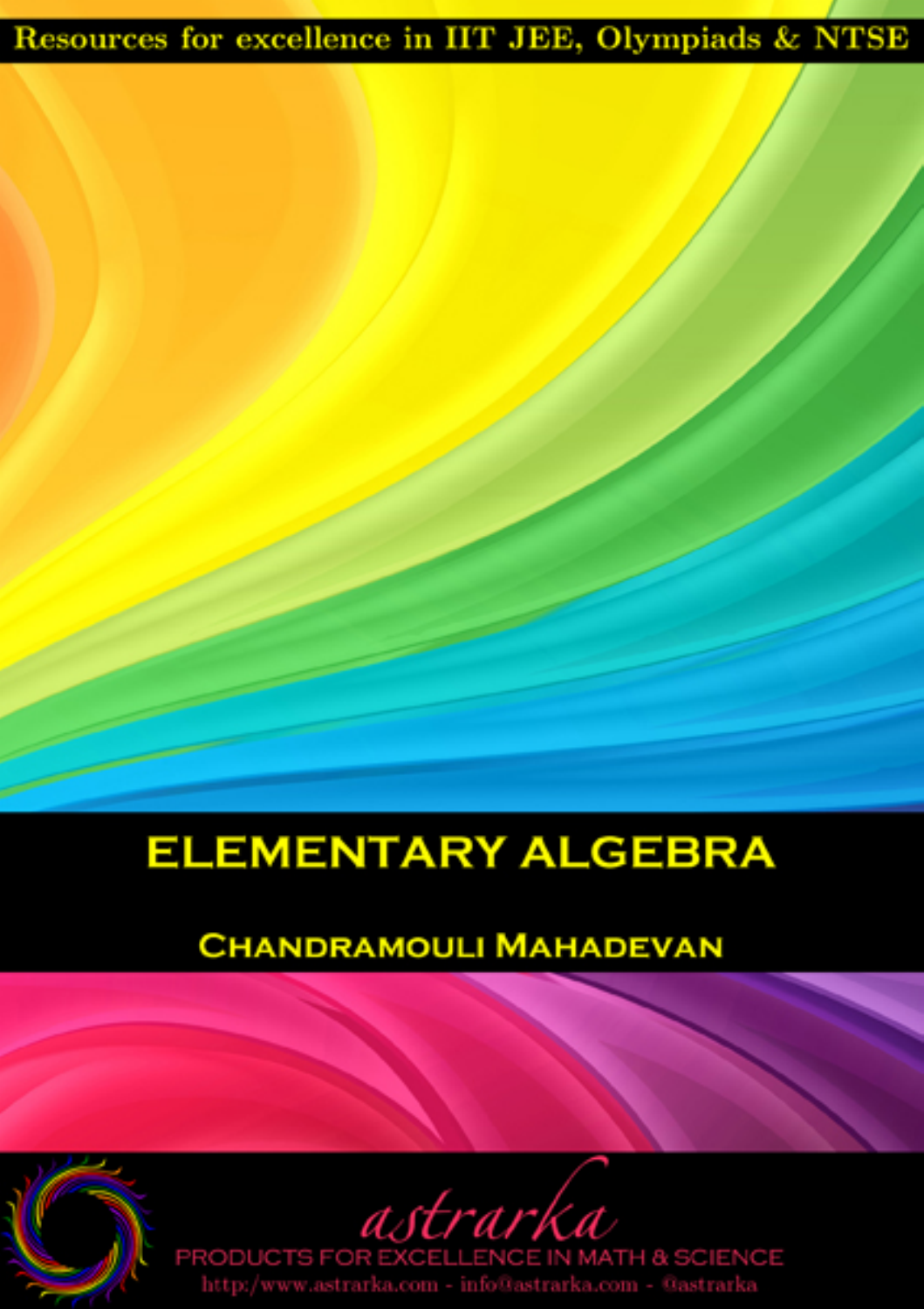### Dedicated to my team

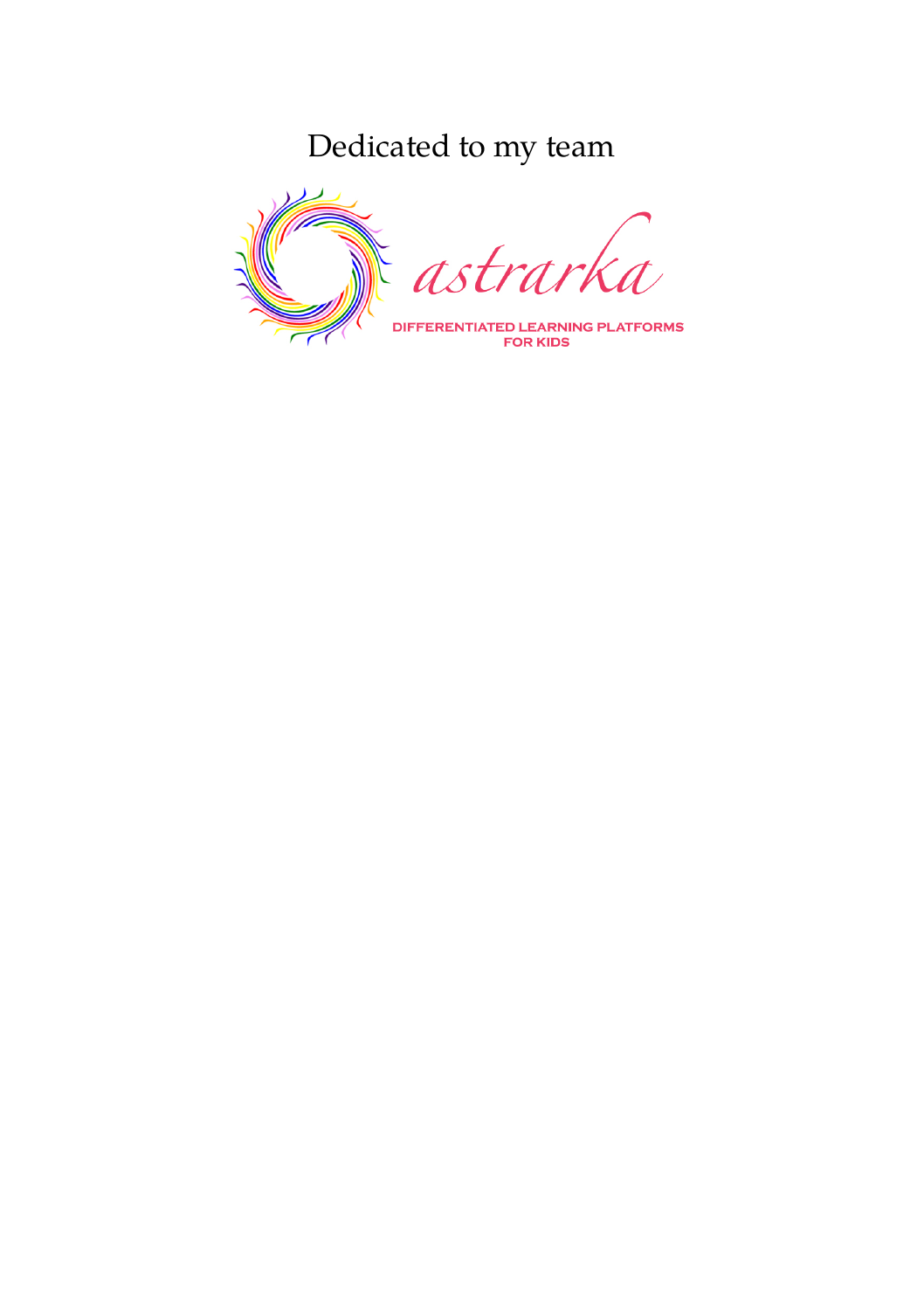Copyright © 2011 Chandramouli Mahadevan, on behalf of Astrarka Educational Solutions Private Limited

All rights reserved.

No part of this book may be reproduced, stored, or transmitted by any means, whether auditory, graphic, mechanical, or electronic, without written permission of both publisher and author, except in the case of brief excerpts used in critical articles and reviews. Unauthorized reproduction of any part of this work is illegal and is punishable by law.

ISBN: 1937591131 EAN-13: 978-1-937591-13-7

First e-Edition 2011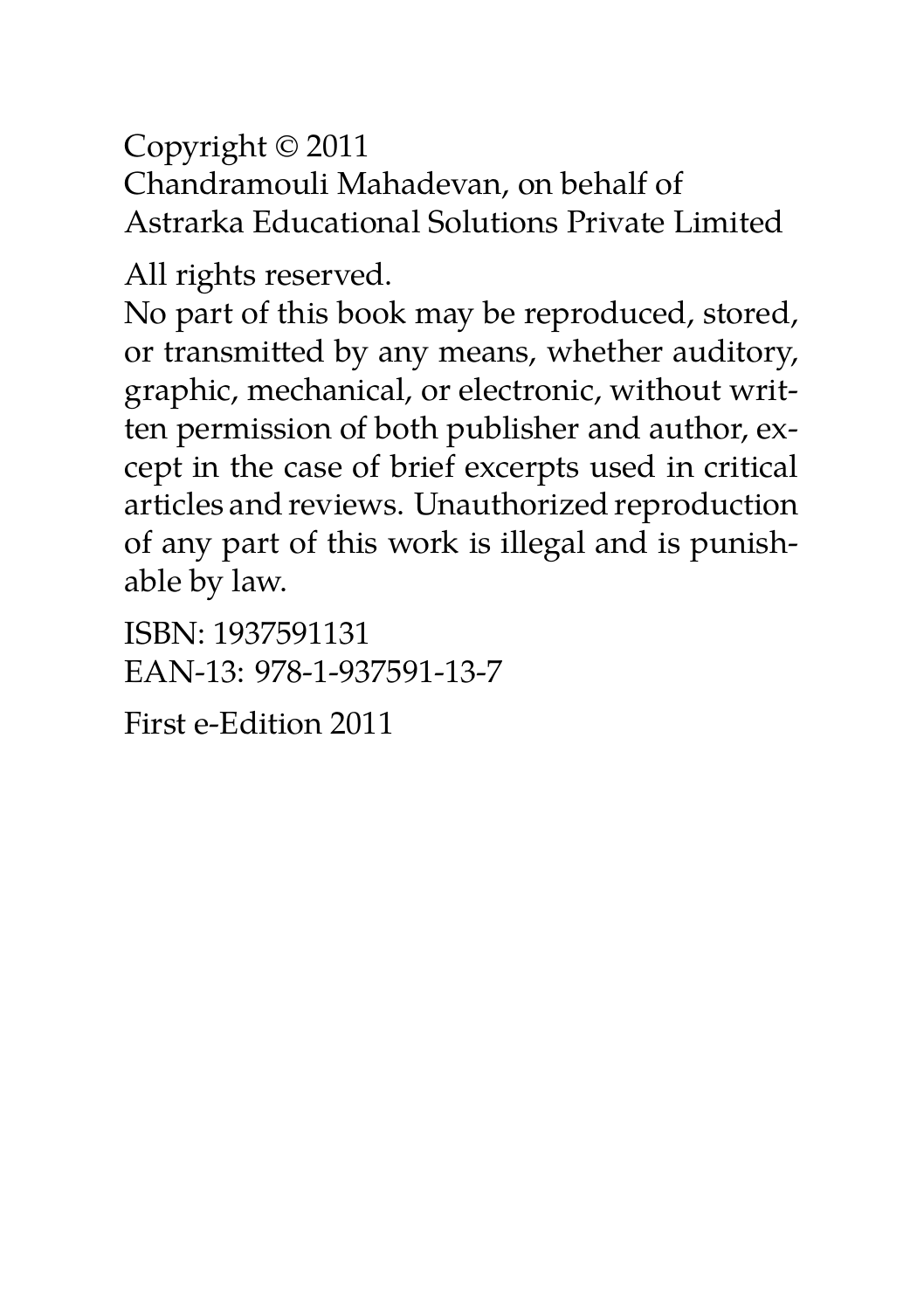### **Contents**

| $\mathbf{1}$   | <b>Good Habits</b>                             | 3  |
|----------------|------------------------------------------------|----|
| $\overline{2}$ | Fundamentals                                   | 5  |
| 3 <sup>1</sup> | Addition, Subtraction and Simple Brack-<br>ets | 13 |
| $\overline{4}$ | Multiplication                                 | 21 |
| 5              | <b>Division</b>                                | 29 |
| 6              | <b>Elementary Rules</b>                        | 33 |
| 7              | <b>Simple Equations</b>                        | 35 |
| 8              | <b>Symbolic Expressions</b>                    | 41 |
| 9              | HCF, LCM and Elementary Fractions              | 45 |
|                | 10 Simultaneous Equations                      | 51 |
|                | 11 Involution                                  | 55 |
|                | 12 Evolution                                   | 59 |
|                | 13 Factorization                               | 63 |
|                |                                                |    |

v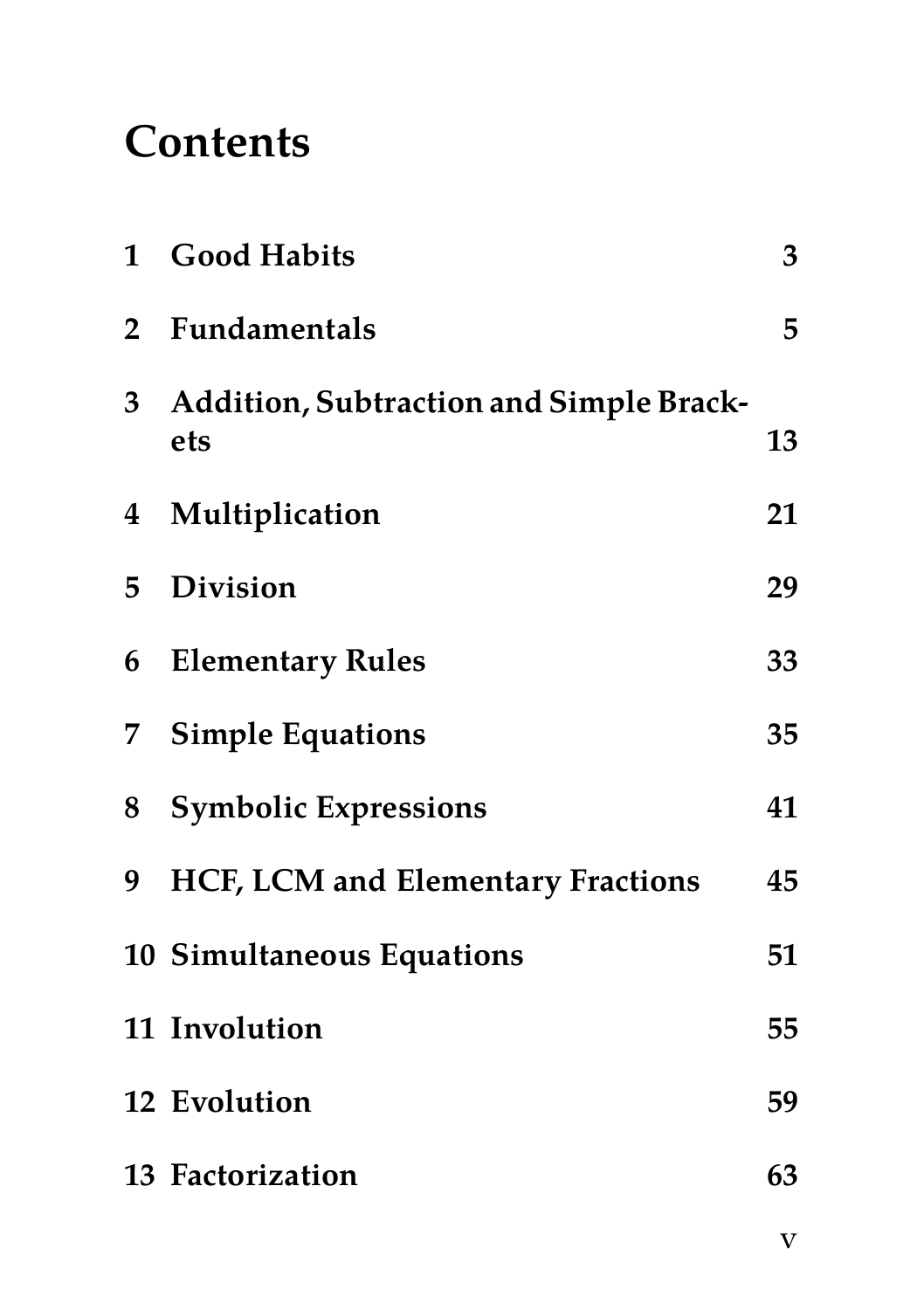| 14 Quadratic Equations     | 69 |
|----------------------------|----|
| 15 Ratio and Proportion    | 73 |
| <b>16 Closing Thoughts</b> | 77 |
| 17 Solutions               |    |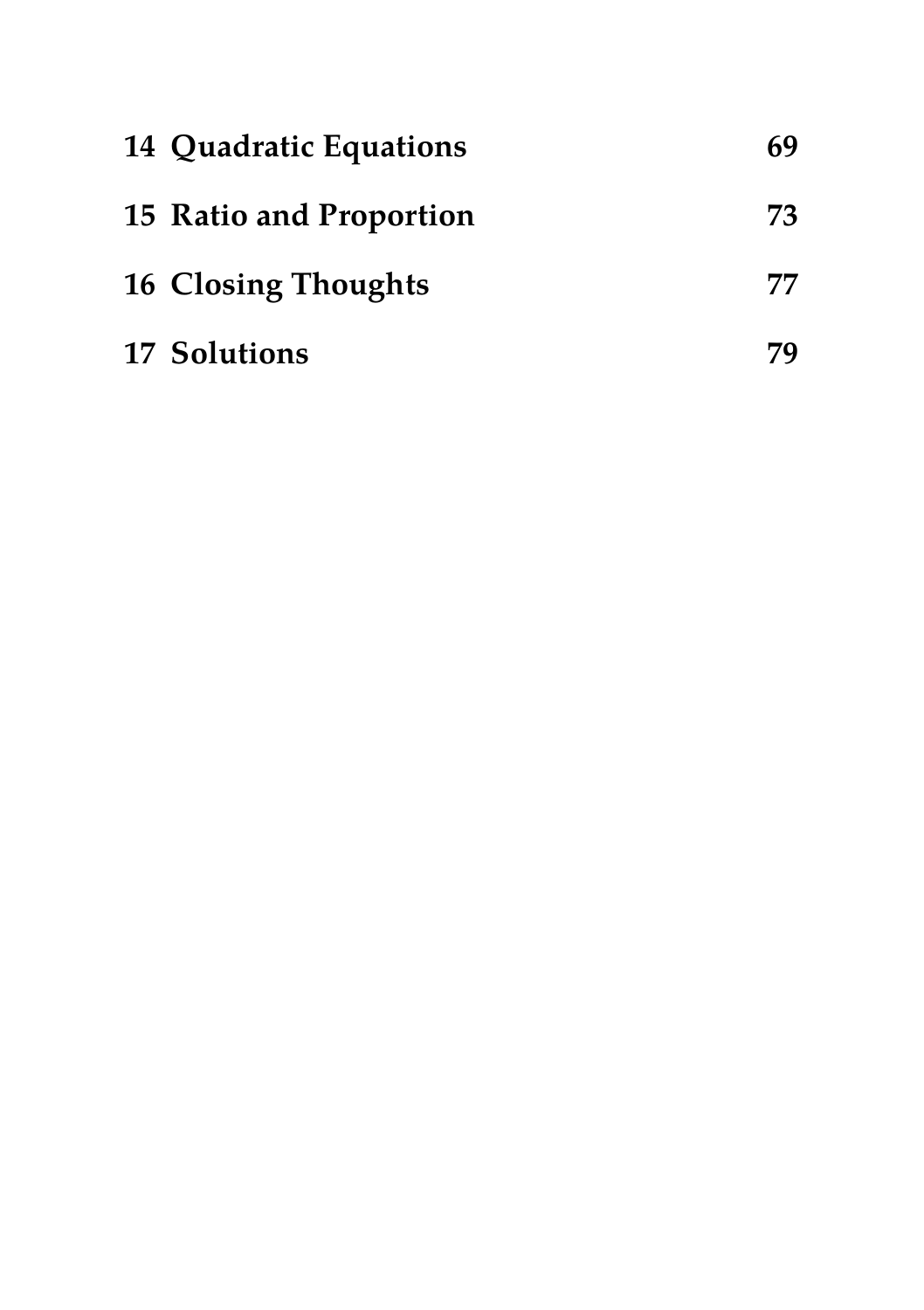## **Foreword**

Algebra is amongst the oldest of branches in Mathematics. Apart from the music of variables, equations and polynomials, series and progressions – Algebra offers a great deal of insight into solving day to day problems. The origins of the subject can be traced to our ancestors and their endeavours to determine a numerical value of an unknown (which was later formalized as a variable), given a set of inputs and assumptions. Several texts in ancient Greece, Egypt and India, enumerate problems in Algebra which in current day curriculum is covered under the concept of unitary method.

Most students have a blend of emotions while dealing with Algebra. Talking about x and y, unknowns and equations, is exciting, and equally confusing. This is not just our premise, but this is based on feedback and direct inputs we have received from the student, teacher and parent community.

We started a project to address this conceptual gap. We started stringing together a set of concepts followed by a problem set using the preceding texts. This effort left us with a skeletal structure of concepts in Algebra which progresses from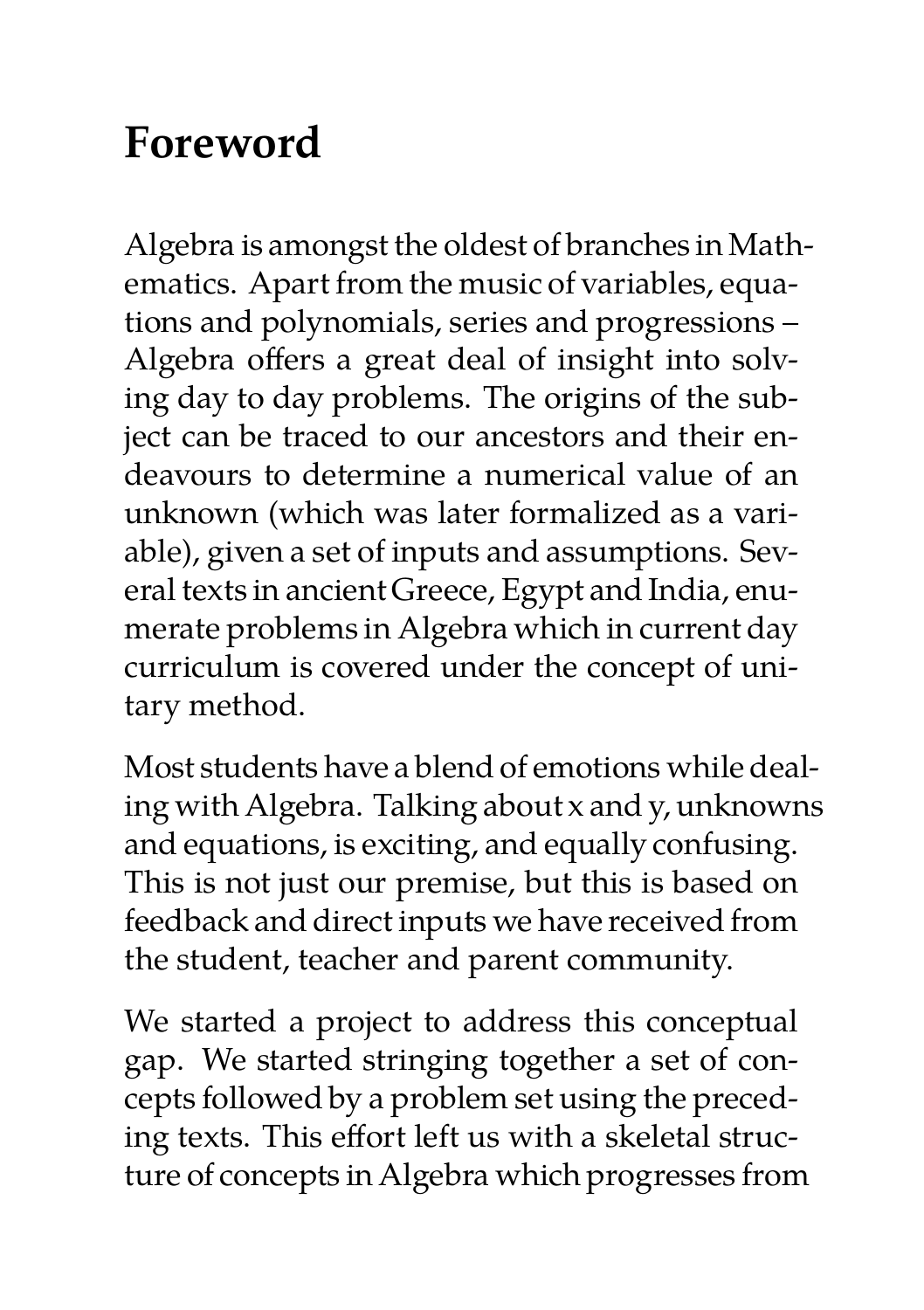basics to through to advanced topics. This formed the basis of our work on "Elementary Algebra".

We sincerely hope that the student is able to get a good grasp of the subject and the techniques after working with the contents of this book.

Astrarka Educational Solutions Private Limited. Bangalore, India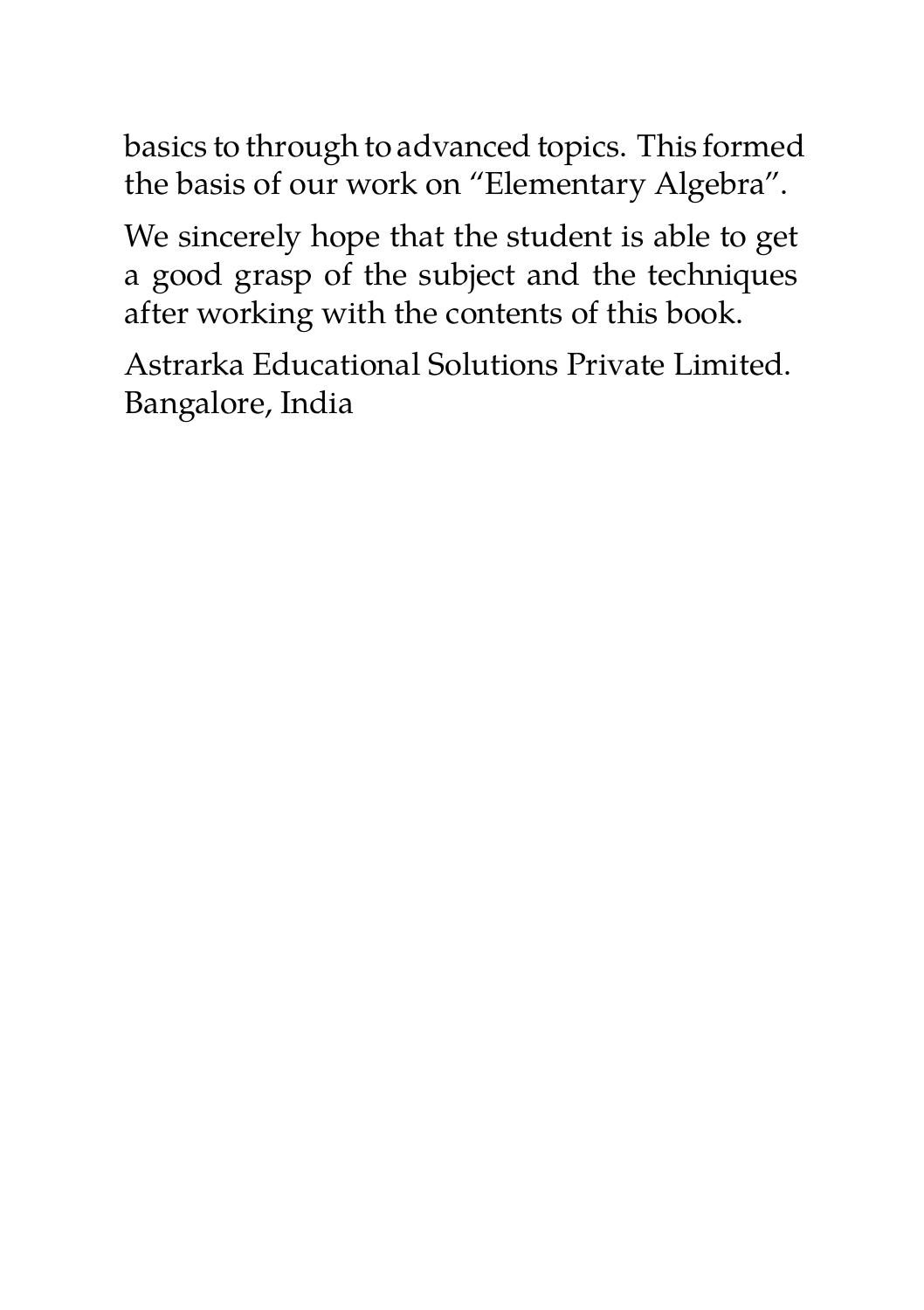## **Preface**

We learnt an important lesson from our "Basics of Speed Mathematics" video effort. The book followed the video and our customers wondered why. For this book, we pro-actively worked on the video and paperback simultaneously. We believe that the nature of treatment of the subject, structure and presentation of content is unique. It lends itself to easy reading and a journey through a maze of concepts establishing opportunities for small victories along the way.

The feedback from the parents and teachers, who championed our video products, laid the foundation stone for this book. It has been a humbling experience, although, we must add – that discovering the child in us and going through the materials of elementary school Mathematics filled our work days with immense joy.

It would be impossible for us to acknowledge all the people that have contributed to this mammoth effort. At the same time, we know that without their colossal effort, this book would have been an exercise in futility. This is a problem related to completeness in our enumeration. However, it would be unfair if we did not thank a few people whose contributions stood out during the de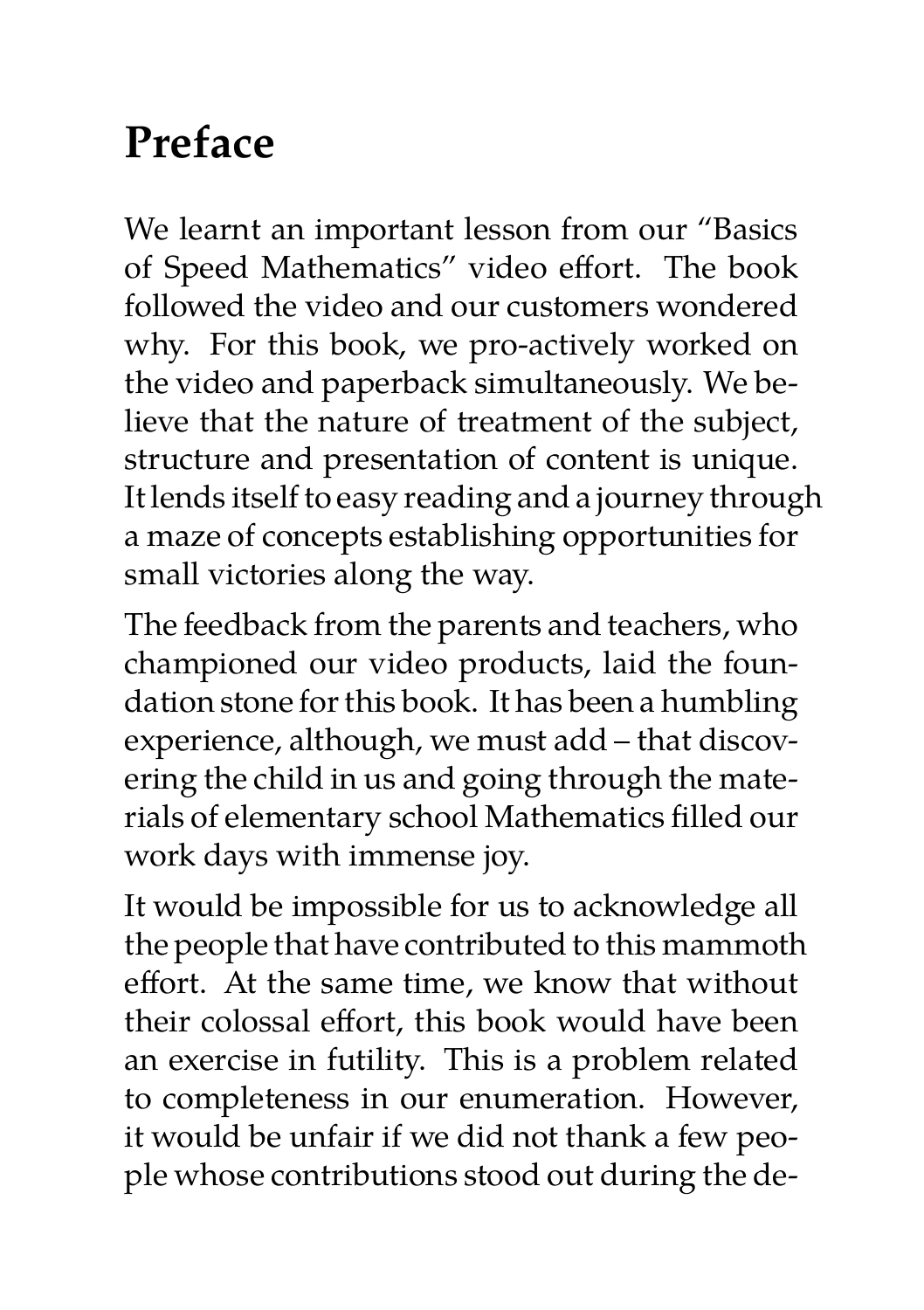sign, production and review process of the video  $<sup>1</sup>$  and the book. R Balasubramanian spent long</sup> hours in getting the type setting right. Without his tireless efforts to ensure the accuracy of the content, we would not have been able to complete this project.

We would like to thank all the staff of Astrarka for their contributions, support and assistance throughout this project.

Chandramouli Mahadevan, Bangalore.

<sup>&</sup>lt;sup>1</sup>The 10 hour video on Elementary Algebra is a 3 DVD set produced by Astrarka. For additional details about the product and its features, please feel free to contact sales@astrarka.com or http://www.astrarka.com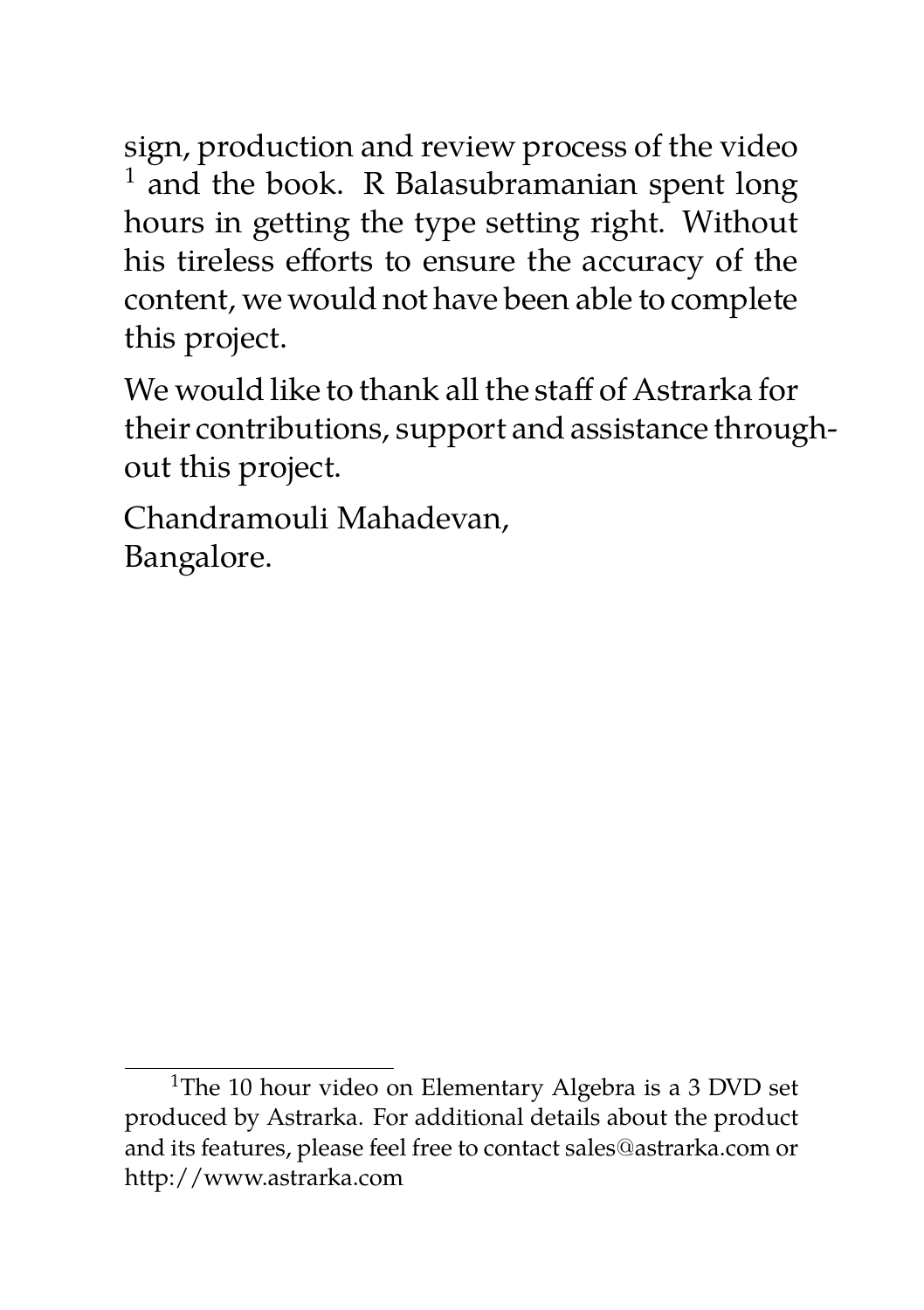#### *Contents*

| $\mathbf{1}$     | <b>Good Habits</b>                             | 3  |
|------------------|------------------------------------------------|----|
| $\overline{2}$   | Fundamentals                                   | 5  |
| 3 <sup>2</sup>   | Addition, Subtraction and Simple Brack-<br>ets | 13 |
| $\boldsymbol{4}$ | Multiplication                                 | 21 |
| 5                | <b>Division</b>                                | 29 |
| 6                | <b>Elementary Rules</b>                        | 33 |
| 7                | <b>Simple Equations</b>                        | 35 |
| 8                | <b>Symbolic Expressions</b>                    | 41 |
| 9                | HCF, LCM and Elementary Fractions              | 45 |
|                  | 10 Simultaneous Equations                      | 51 |
|                  | 11 Involution                                  | 55 |
|                  | 12 Evolution                                   | 59 |
|                  | 13 Factorization                               | 63 |
|                  |                                                | ◀  |

1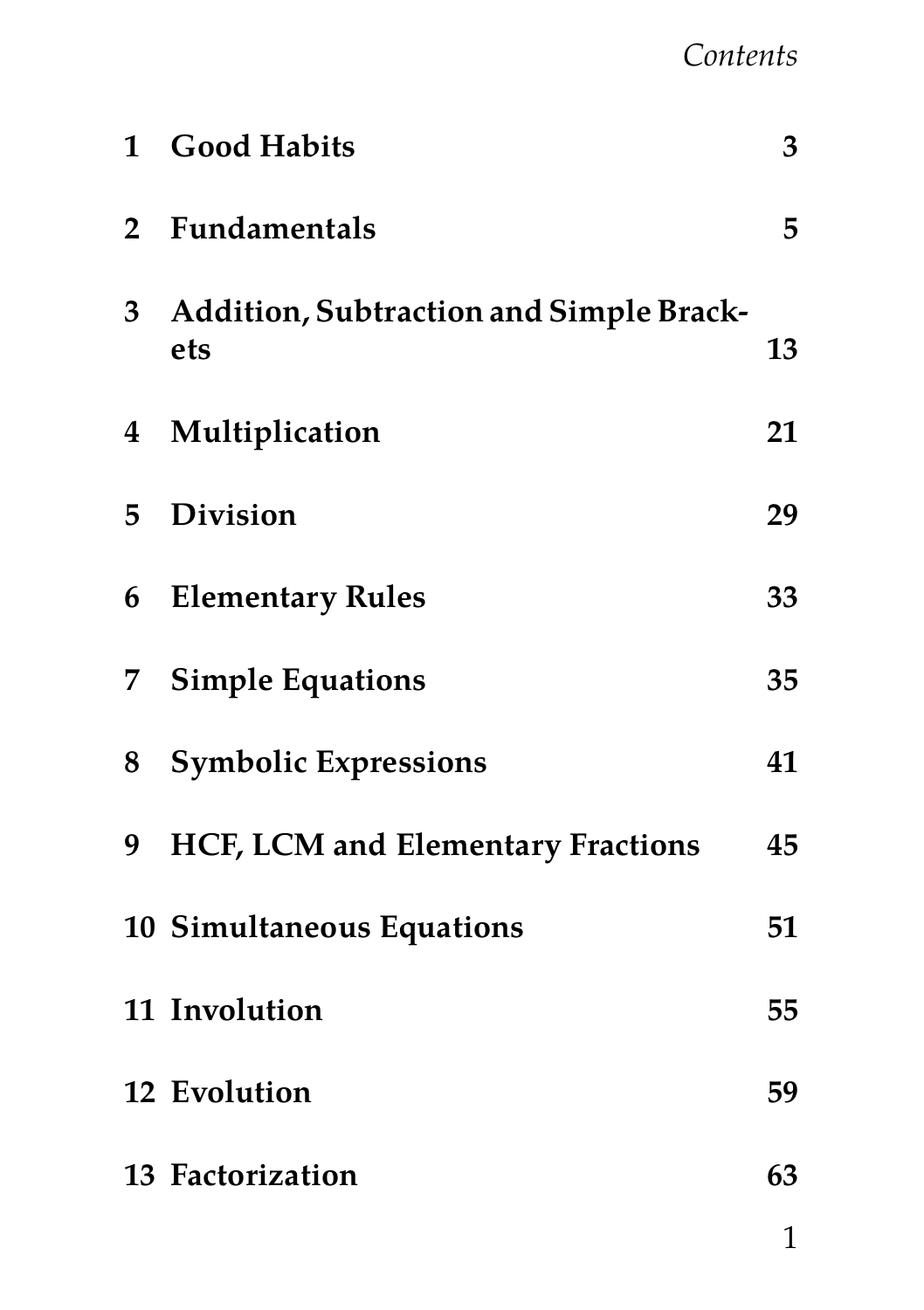*Elementary Algebra*

| 14 Quadratic Equations  |    |
|-------------------------|----|
| 15 Ratio and Proportion | 73 |
| 16 Closing Thoughts     | 77 |
| 17 Solutions            |    |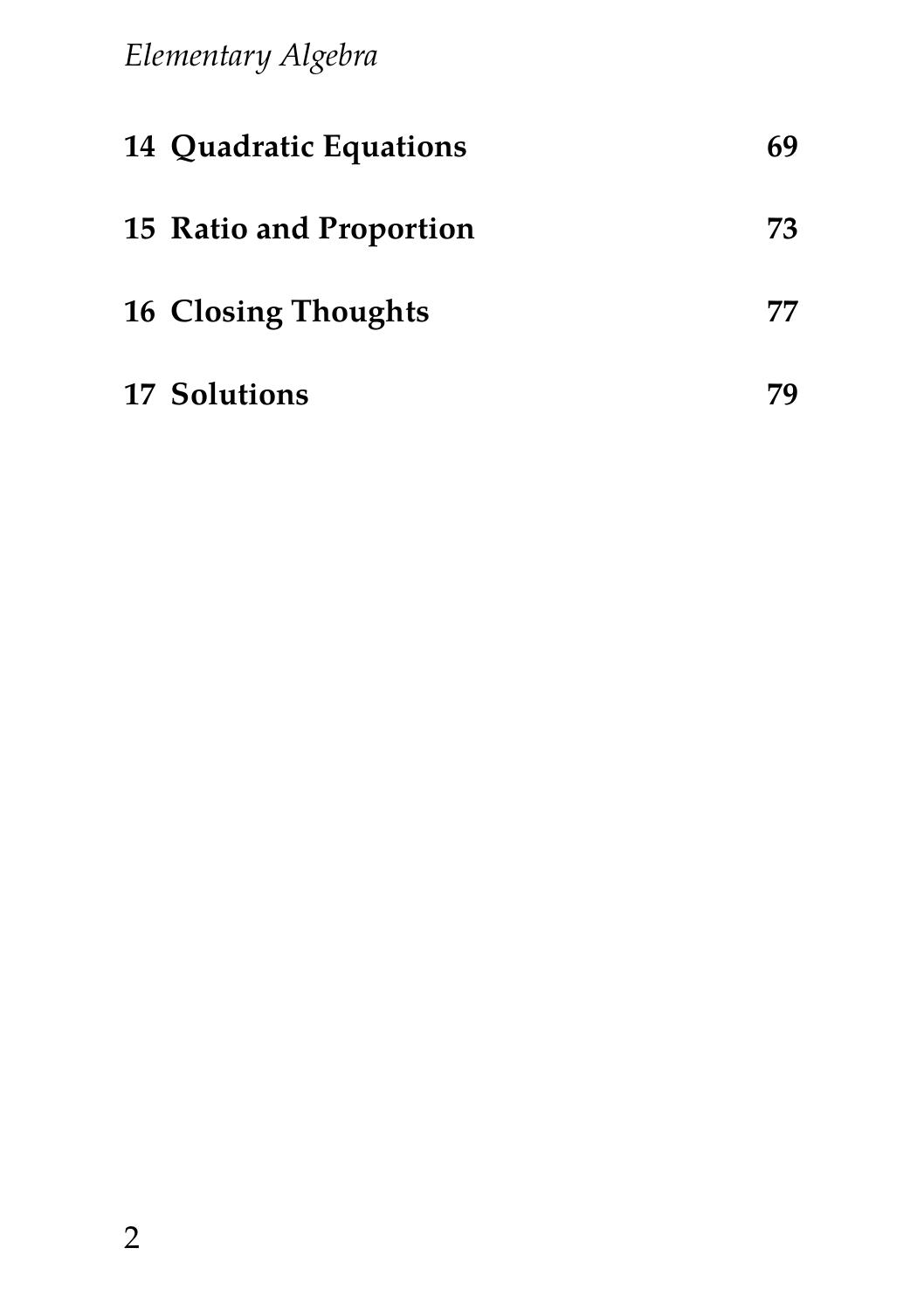#### *1. Good Habits*

### **1 Good Habits**

#### **Concept 0:**

There are five fundamental principles, or **good habits** that we would like to emphasize before we commence our discussion on Elementary Algebra.

- 1. Neatness is conducive to accuracy. Refrain from the temptation to write down something quickly and then scratch the same to make the necessary corrections.
- 2. One of the weaknesses we find in students while solving word problems is the usage of the = sign. This sign has a specific meaning in the world of mathematics. It cannot be used as a way to begin every new line of step in the problem solving process. Use appropriate mathematical signs and symbols. Never use them to mean something vague. = sign is never a good space filler.
- 3. Spend a second or two to explain how you arrived at a certain step. Several books and references use a statement, such as "it follows from the above statement". We have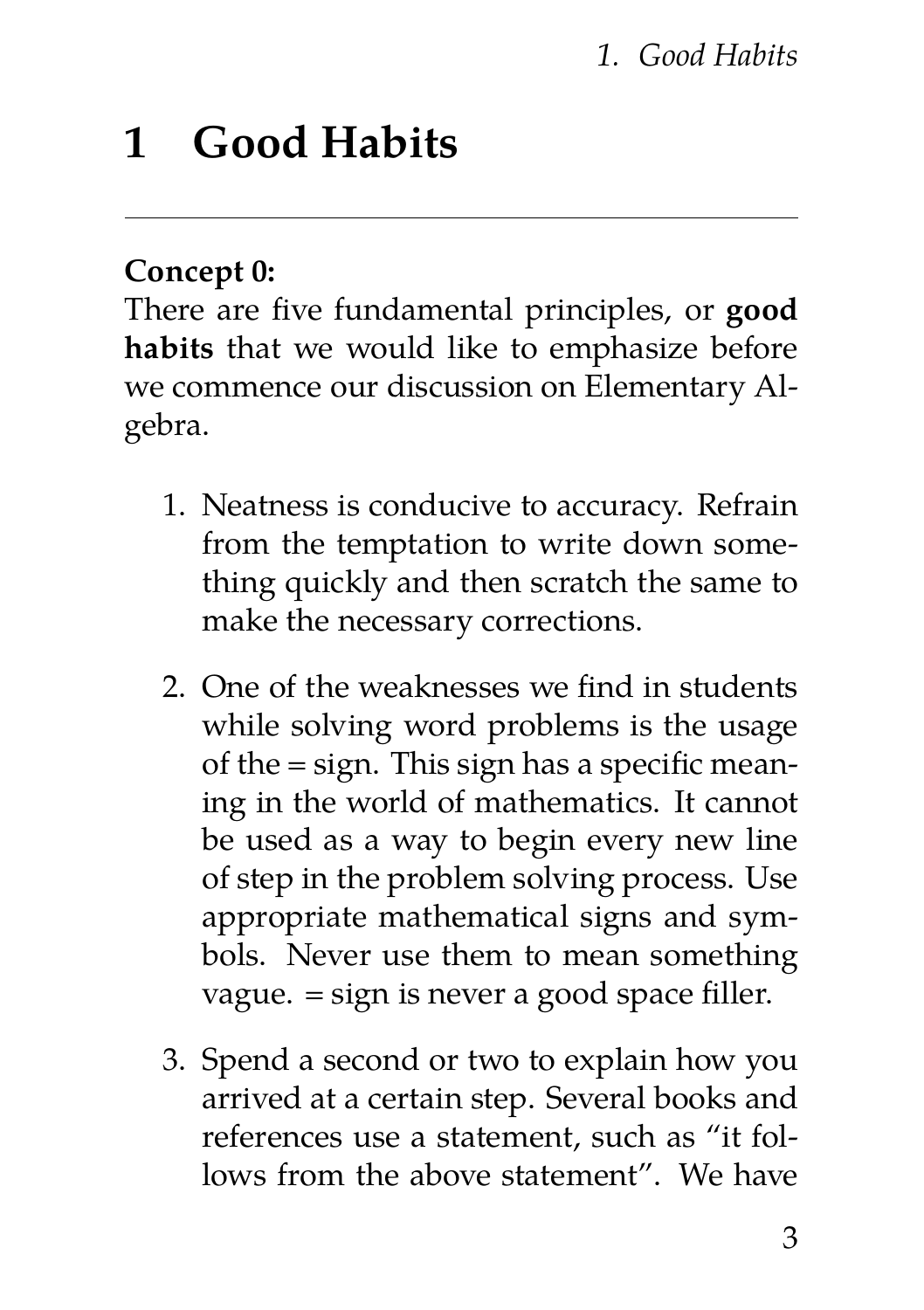oftentimes wondered how the expression or equation below follows from the one above. A good explanation is an excellent demonstration of your understanding of the underlying principles.

- 4. When you are faced with several conclusions during a problem solving process, it is a good idea to number the statements or equations. In subsequent steps, you can refer to these conclusions by using the label or the assigned equation number.
- 5. The easiest of problems attracts the silliest of mistakes. If the problem is easy, motivate yourself to get it right. Do not let overconfidence or carelessness take control of the situation.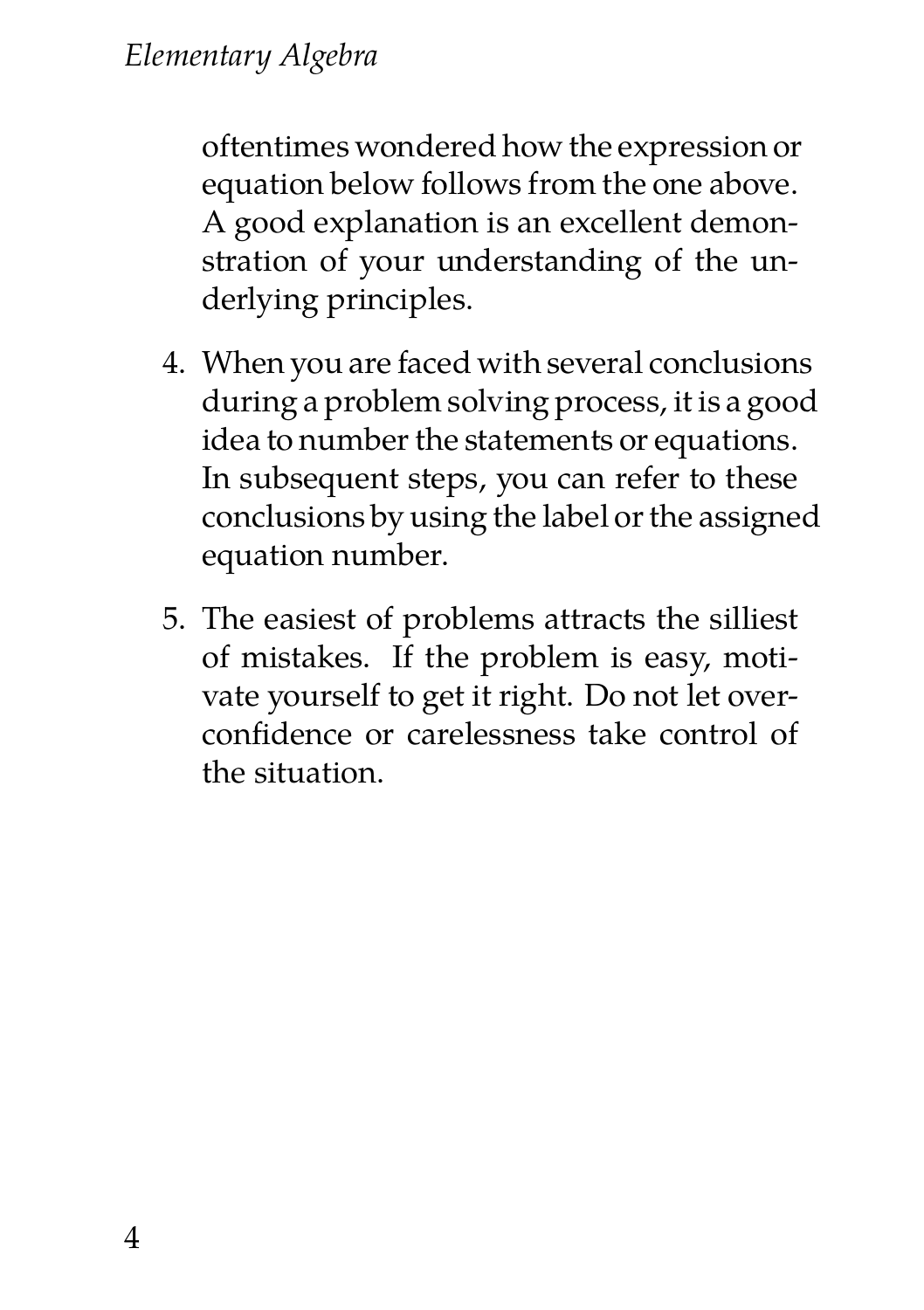#### *2. Fundamentals*

### **2 Fundamentals**

#### **Concept 1:**

Algebra is similar to Arithmetic. In both cases, we manipulate quantities. Arithmetic deals with manipulation of numbers. Algebra is slightly different. In Algebra, we deal with a greater generality. We employ letters or symbols to denote quantities on which we perform the mathematical operations or manipulations.

The term **manipulation** means the same in both the worlds. A set of inputs or information about a problem is given. We will derive the result using the inputs. Thus, from a problem-solving standpoint, both Arithmetic and Algebra are very similar.

Each number represents a unique point in the number line. An algebraic symbol stands for one or more numerical values. In several cases, we can have a symbol that can stand for an infinitely large number of numeric values. It is possible for us to apply the mathematical operations without assigning any specific value to a symbol. This may confuse the beginner. This will become clearer as we make progress.